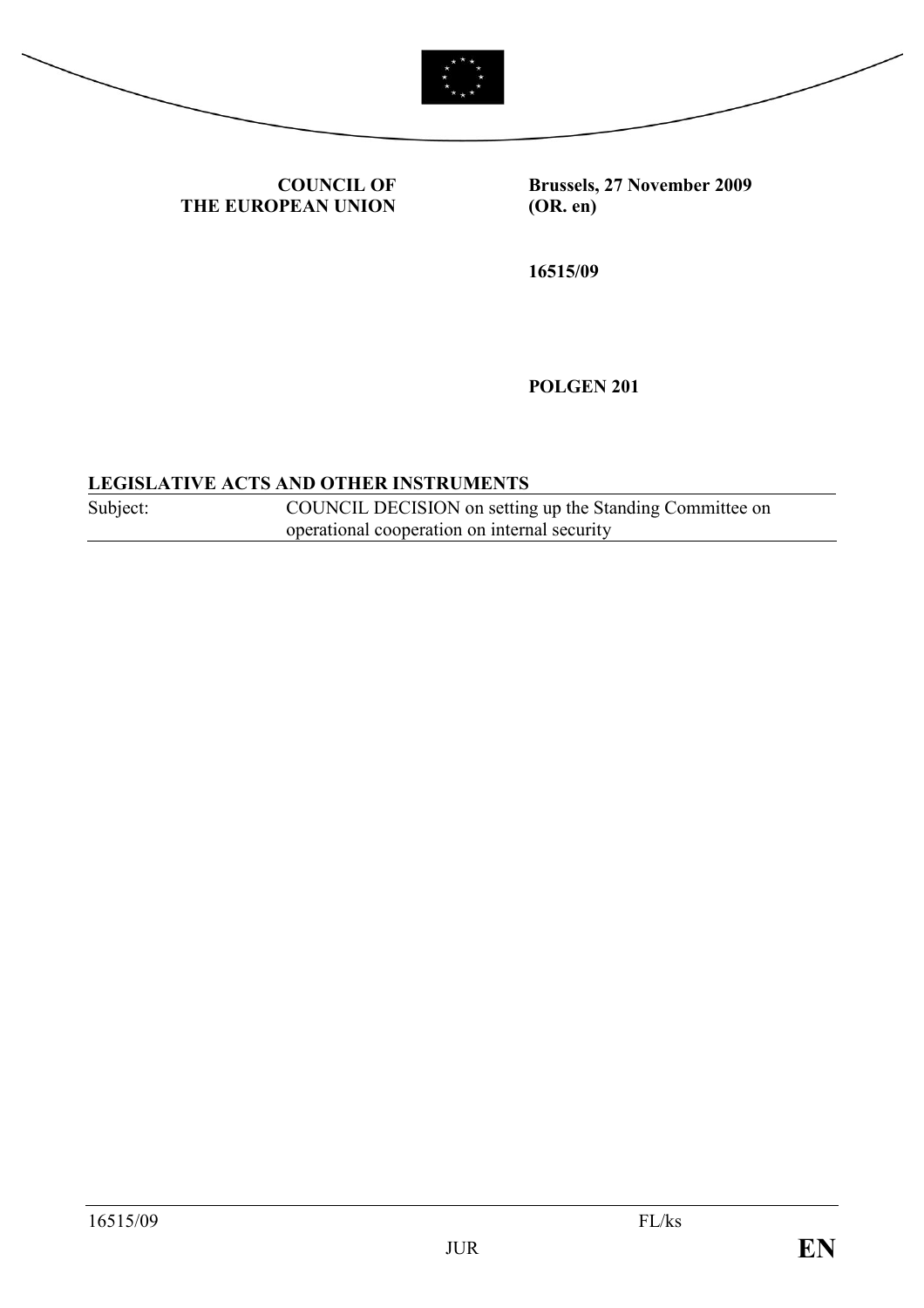### COUNCIL DECISION

of

# on setting up the Standing Committee on operational cooperation on internal security

## THE COUNCIL OF THE EUROPEAN UNION,

Having regard the Treaty on the Functioning of the European Union, and in particular Article 240(3) thereof,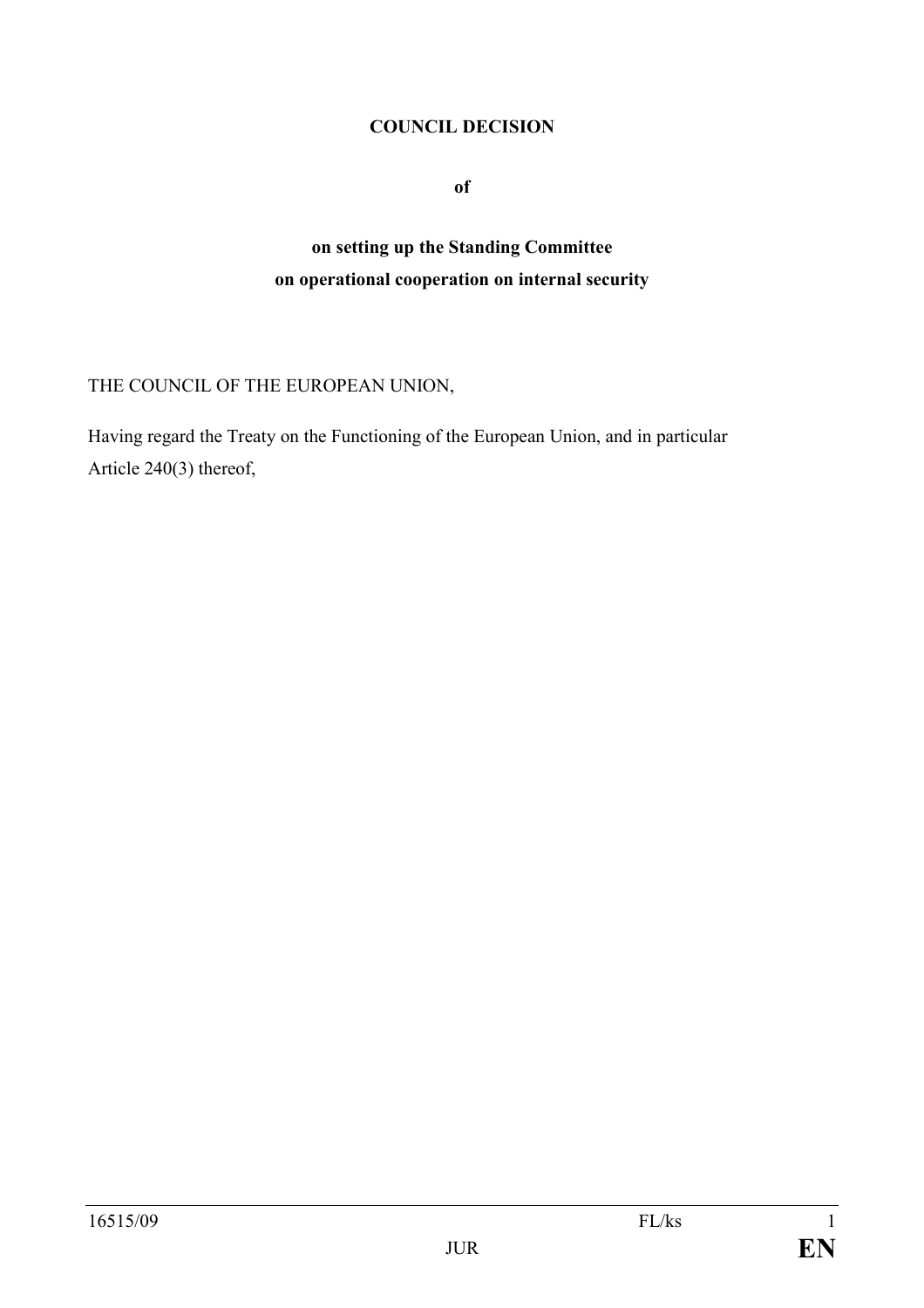#### Whereas:

- (1) Article 71 of the Treaty on the Functioning of the European Union provides that a standing committee shall be set up within the Council in order to ensure that operational cooperation on internal security is promoted and strengthened within the Union.
- (2) It is therefore appropriate to adopt a Decision on setting up of such a Committee and to define its tasks,

HAS ADOPTED THIS DECISION :

# Article 1

The Standing Committee on operational cooperation on internal security (hereinafter referred to as "the Standing Committee") foreseen in Article 71 of the Treaty is hereby set up within the Council.

### Article 2

The Standing Committee shall facilitate, promote and strengthen coordination of operational actions of the authorities of the Member States competent in the field of internal security.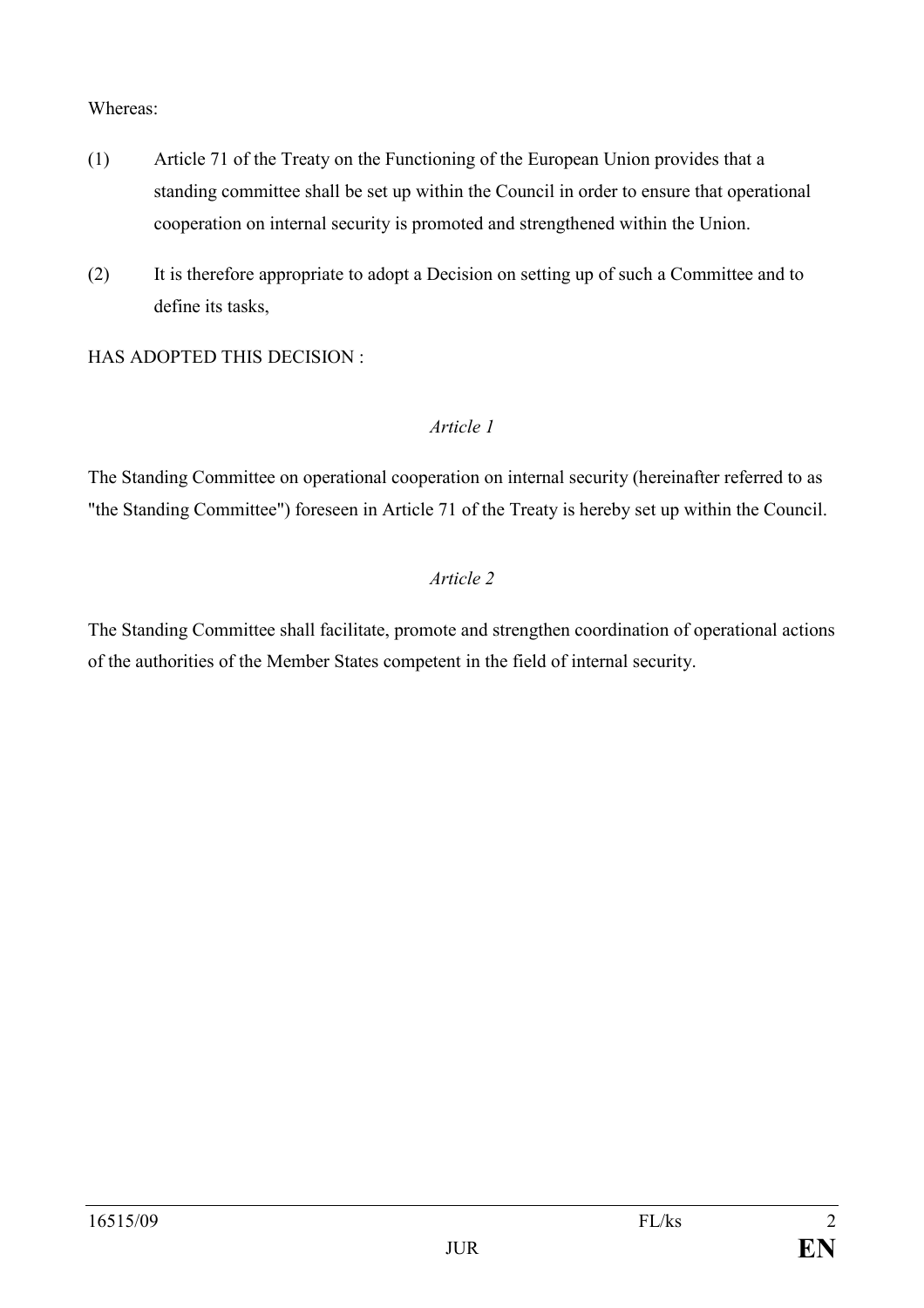#### Article 3

- 1 Without prejudice to the mandates of the bodies referred to in Article 5, the Standing Committee shall facilitate and ensure effective operational cooperation and coordination under Title V of Part Three of the Treaty, including in areas covered by police and customs cooperation and by authorities responsible for the control and protection of external borders. It shall also cover, where appropriate, judicial cooperation in criminal matters relevant to operational cooperation in the field of internal security.
- 2 The Standing Committee shall also evaluate the general direction and efficiency of operational cooperation; it shall identify possible shortcomings or failures and adopt appropriate concrete recommendations to address them.
- 3 The Standing Committee shall assist the Council in accordance with the provisions of Article 222 of the Treaty.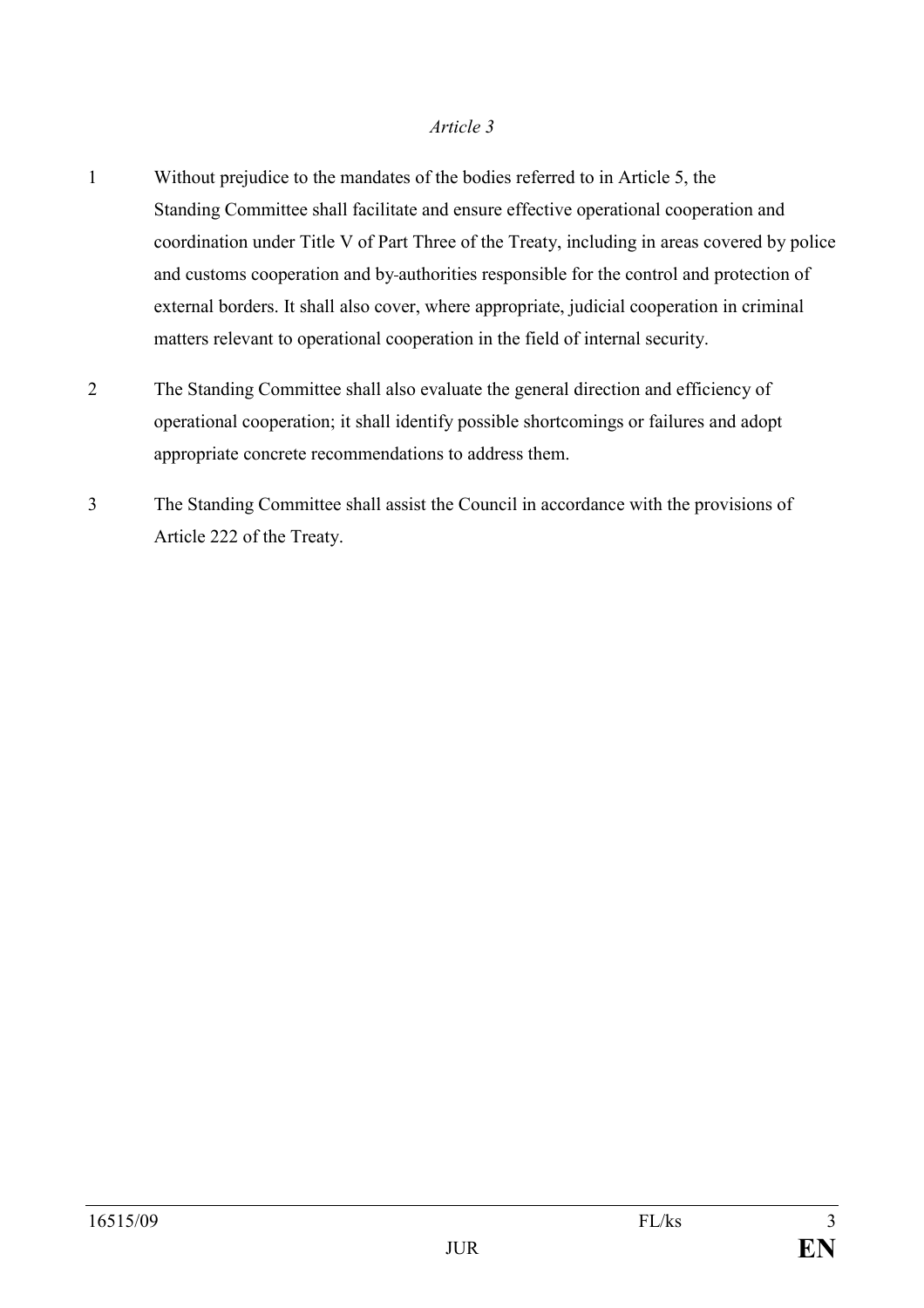### Article 4

- 1 The Standing Committee shall not be involved in conducting operations, which shall remain the task of the Member States.
- 2 The Standing Committee shall not be involved in preparing legislative acts.

# Article 5

- 1 When appropriate, representatives from Eurojust, Europol, the European Agency for the Management of Operational Cooperation at the External Borders of the EU Member States (Frontex) and other relevant bodies shall be invited to attend, as observers, the meetings of the Standing Committee.
- 2 The Standing Committee will help ensure consistency of action by those bodies.